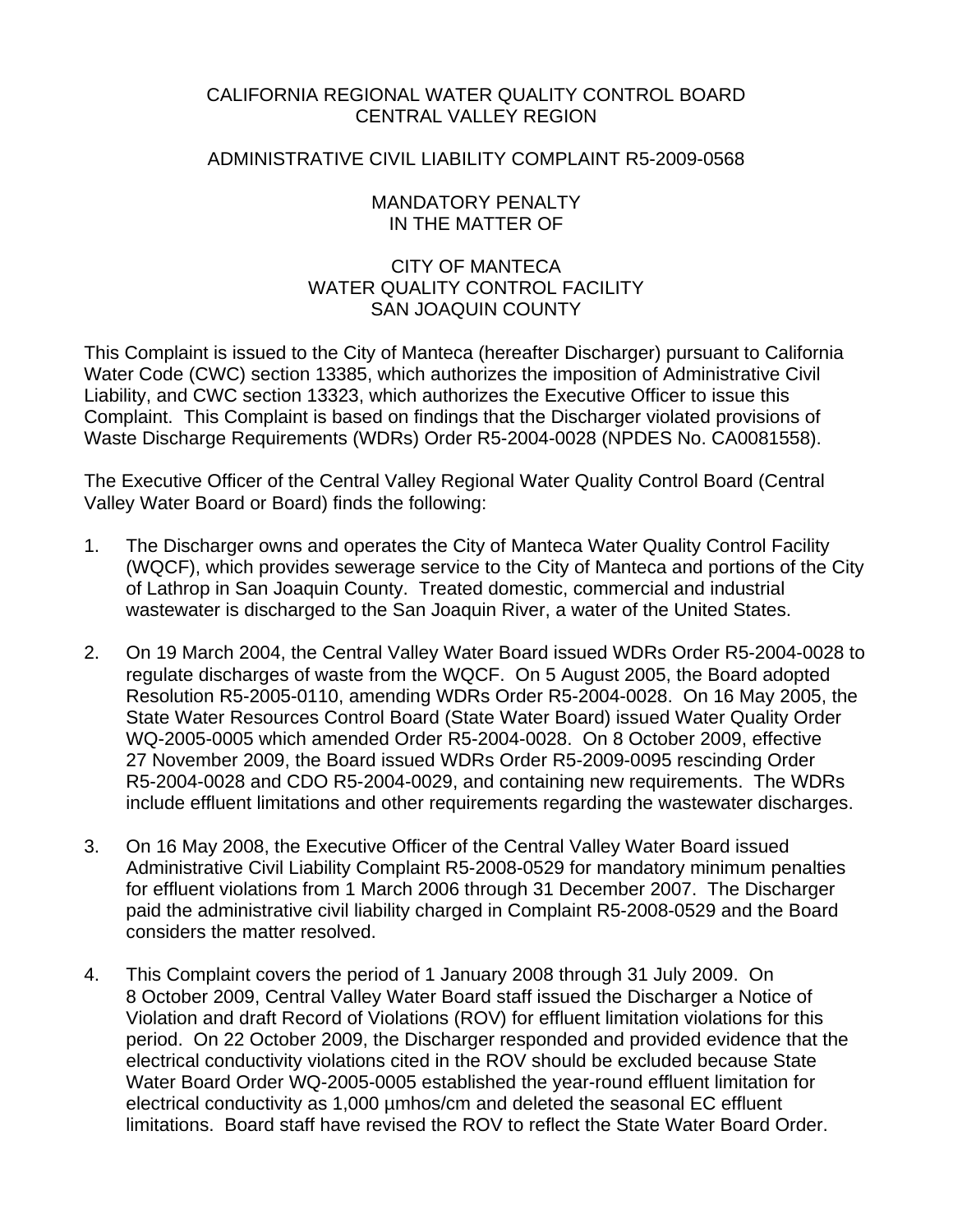5. CWC sections 13385(h) and (i) require assessment of mandatory penalties and state, in part, the following:

CWC section 13385(h)(1) states:

Notwithstanding any other provision of this division, and except as provided in subdivisions  $(i)$ ,  $(k)$ , and  $(l)$ , a mandatory minimum penalty of three thousand dollars (\$3,000) shall be assessed for each serious violation.

CWC section 13385 (h)(2) states:

For the purposes of this section, a "serious violation" means any waste discharge that violates the effluent limitations contained in the applicable waste discharge requirements for a Group II pollutant, as specified in Appendix A to Section 123.45 of Title 40 of the Code of Federal Regulations, by 20 percent or more or for a Group I pollutant, as specified in Appendix A to Section 123.45 of Title 40 of the Code of Federal Regulations, by 40 percent or more.

### CWC section 13385(i)(1) states

Notwithstanding any other provision of this division, and except as provided in subdivisions (j), (k), and (l), a mandatory minimum penalty of three thousand dollars (\$3,000) shall be assessed for each violation whenever the person does any of the following four or more times in any period of six consecutive months, except that the requirement to assess the mandatory minimum penalty shall not be applicable to the first three violations:

- A) Violates a waste discharge requirement effluent limitation.
- B) Fails to file a report pursuant to Section 13260.
- C) Files an incomplete report pursuant to Section 13260.
- D) Violates a toxicity effluent limitation contained in the applicable waste discharge requirements where the waste discharge requirements do not contain pollutant-specific effluent limitations for toxic pollutants.
- 6. CWC section 13323 states, in part:

Any executive officer of a regional board may issue a complaint to any person on whom administrative civil liability may be imposed pursuant to this article. The complaint shall allege the act or failure to act that constitutes a violation of law, the provision authorizing civil liability to be imposed pursuant to this article, and the proposed civil liability.

7. WDRs Order R5-2004-0028 Effluent Limitations B.2, states, in part:

Effective 1 April 2004, and through 31 January 2009, the effluent concentrations and mass loading shall not exceed the following limits:

|                       |           | Monthly | Weeklv   | 1-Hour  | Daily   |
|-----------------------|-----------|---------|----------|---------|---------|
| Constituents          | Units     | Average | Average  | Average | maximum |
| <b>Total Coliform</b> | MPN/100mL | $--$    | $23^{4}$ | $---$   | 500     |

4 Weekly Median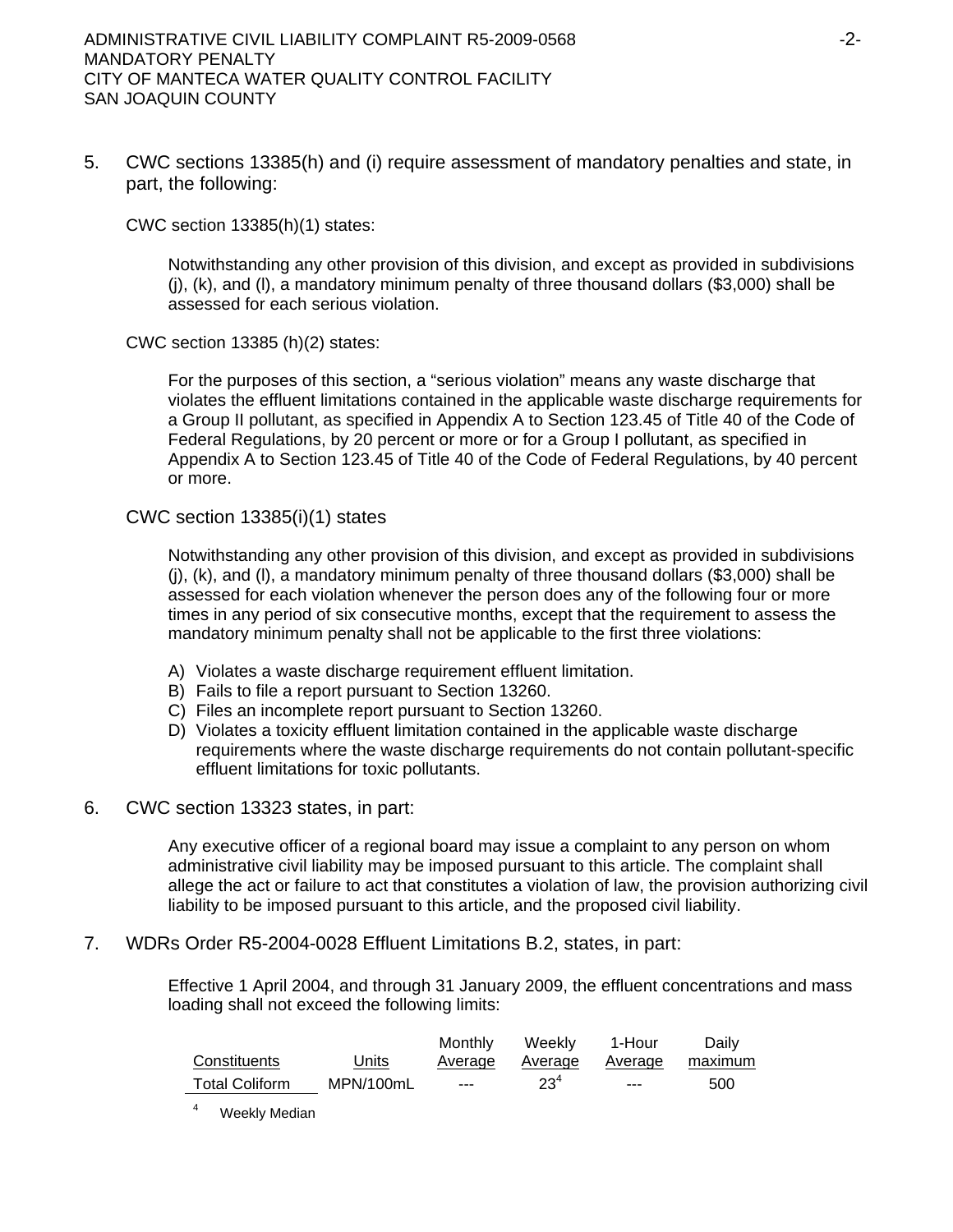## 8. WDRs Order R5-2004-0028 Effluent Limitations B.2, states, in part:

Effective 1 February 2009, the effluent concentrations and mass loading shall not exceed the following limits:

|                       |           | Monthly | Weekly           | 1-Hour  | Daily        |
|-----------------------|-----------|---------|------------------|---------|--------------|
| Constituents          | Units     | Average | Average          | Average | maximum      |
| <b>Total Coliform</b> | MPN/100mL | $- - -$ | 2.2 <sup>4</sup> | $- - -$ | $23/240^{5}$ |
| Turbidity             | NTU       | $- - -$ | $- - -$          | ენ      | 5/10'        |
|                       |           |         |                  |         |              |

4

<sup>4</sup> Weekly Median<br><sup>5</sup> Does not excee 5 Does not exceed 23 in more than one sample in any 30-day period. No sample shall exceed

240.<br>
<sup>6</sup> Does not exceed an average of 2 NTU within a 24-hour period.<br>
<sup>7</sup> Does not exceed 5 NTU more than 5 percent of the time within a 24-hour period and 10 NTU at any time.

- 9. According to the Discharger's self-monitoring reports, the Discharger committed one (1) serious Group I violation of the above effluent limitations contained in Order R5-2004-0028 during the period beginning 1 January 2008 and ending 31 July 2009. This violation is defined as serious because the measured concentration of a Group I constituent exceeded maximum prescribed levels by more than 40 percent on this occasion. The mandatory minimum penalty for this serious violation is **three thousand dollars (\$3,000)**.
- 10. According to the Discharger's self-monitoring reports, the Discharger committed seven (7) non-serious violations of the above effluent limitations contained in Order R5-2004-0028 during the period beginning 1 January 2008 and ending 31 July 2009. Four of the nonserious violations are subject to mandatory penalties under CWC section 13385(i)(1) because these violations were preceded by three or more similar violations within a sixmonth period. The mandatory minimum penalty for the four non-serious violations is **twelve thousand dollars (\$12,000).**
- 11. The total amount of the mandatory penalties assessed for the cited effluent violations is **fifteen thousand dollars (\$15,000).** A detailed list of the cited effluent violations is included in Attachment A, a part of this Order.
- 12. Issuance of this Administrative Civil Liability Complaint to enforce CWC Division 7, Chapter 5.5 is exempt from the provisions of the California Environmental Quality Act (Pub. Resources Code section 21000 et seq.), in accordance with California Code of Regulations, title 14, section 15321(a)(2).

# **THE CITY OF MANTECA IS HEREBY GIVEN NOTICE THAT:**

1. The Executive Officer of the Central Valley Water Board proposes that the Discharger be assessed an Administrative Civil Liability in the amount of **fifteen thousand dollars (\$15,000)**.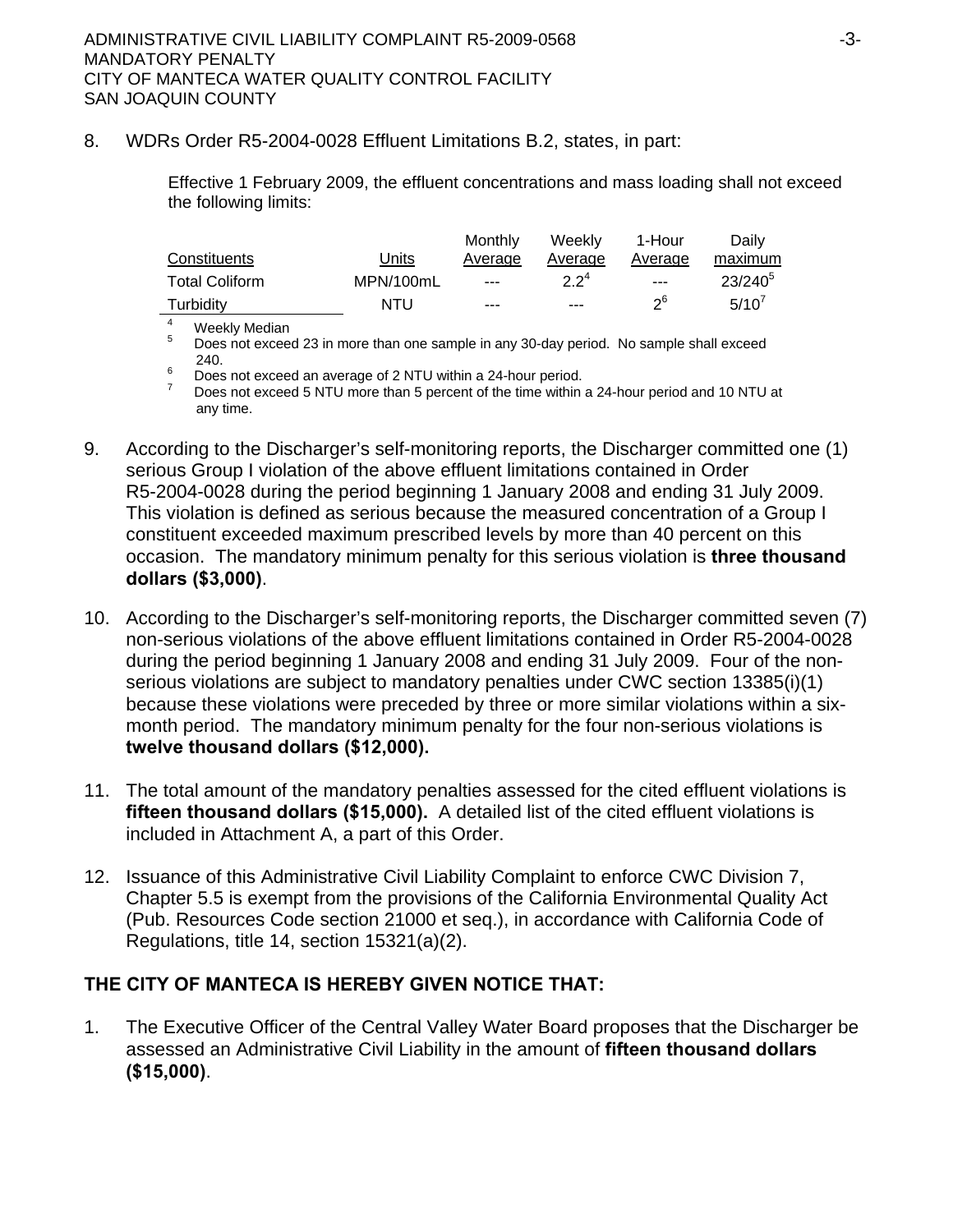- 2. A hearing on this matter will be conducted at the Central Valley Water Board meeting scheduled on **27/28/29 January 2010**, unless any of the following occurs by **10 December 2009**:
	- a) The Discharger waives the hearing by completing the attached form (checking off the box next to Option #1) and returning it to the Central Valley Water Board, along with payment for the proposed civil liability of **fifteen thousand dollars (\$15,000)**; or
	- b) The Central Valley Water Board agrees to postpone any necessary hearing after the Discharger requests to engage in settlement discussions by checking off the box next to Option #2 on the attached form, and returns it to the Board along with a letter describing the issues to be discussed; or
	- c) The Central Valley Water Board agrees to postpone any necessary hearing after the Discharger requests a delay by checking off the box next to Option #3 on the attached form, and returns it to the Board along with a letter describing the issues to be discussed.
- 3. If a hearing on this matter is conducted, the Board will consider whether to affirm, reject, or modify the proposed Administrative Civil Liability, or whether to refer the matter to the Attorney General for recovery of judicial civil liability.

If this matter proceeds to hearing, the Executive Officer reserves the right to amend the proposed amount of civil liability to conform to the evidence presented, including but not limited to, increasing the proposed amount to account for the costs of enforcement (including staff, legal and expert witness costs) incurred after the date of the issuance of this Complaint through completion of the hearing.

*original signed by Joe Karkoski for* 

PAMELA C. CREEDON, Executive Officer

10 November 2009 design and the contract of the contract of the DATE of the contract of the contract of the contract of the contract of the contract of the contract of the contract of the contract of the contract of the contract of the con

Attachment A: Record of Violations BLH: 5 Nov 2009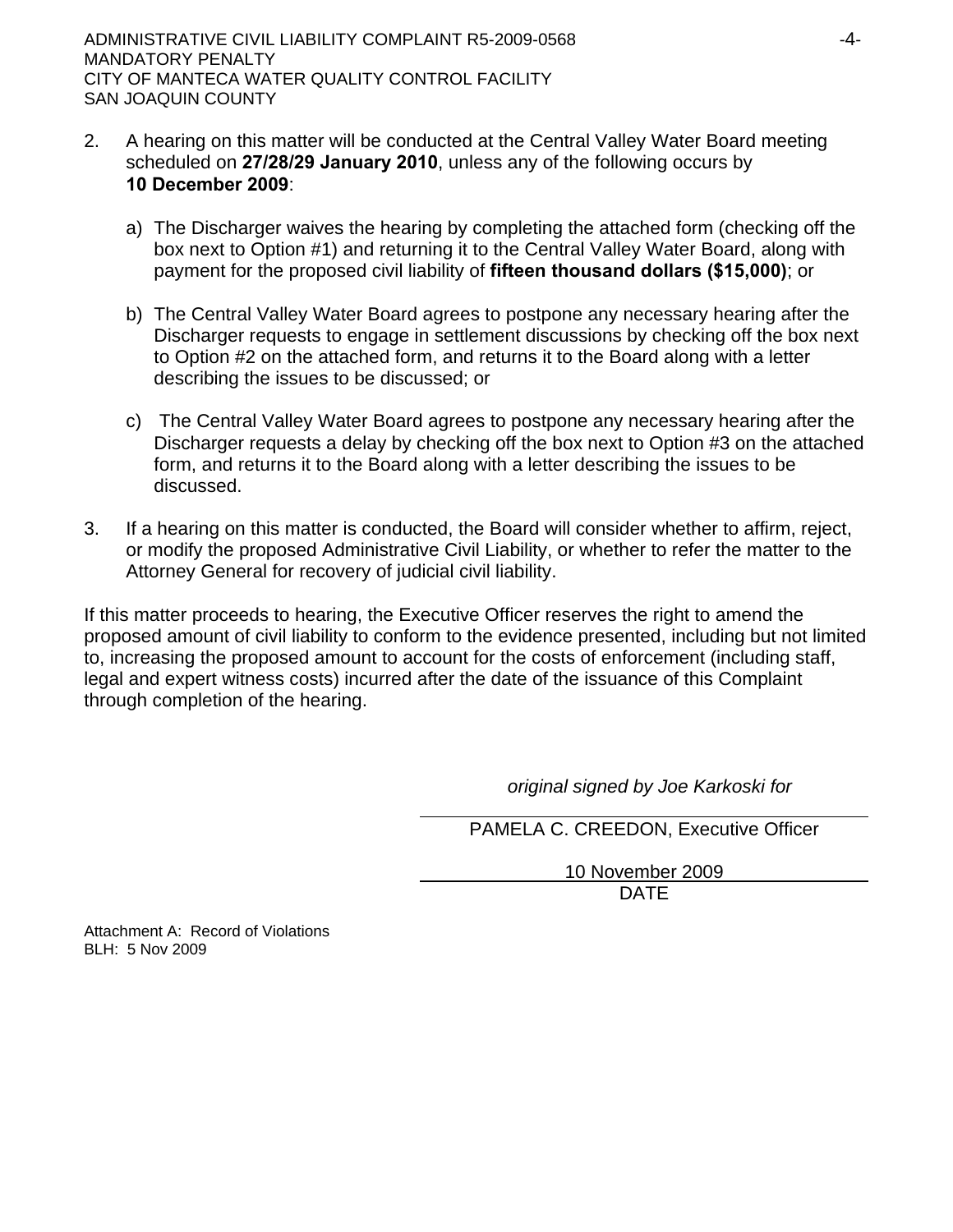### **WAIVER FORM FOR ADMINISTRATIVE CIVIL LIABILITY COMPLAINT**

By signing this waiver, I affirm and acknowledge the following:

I am duly authorized to represent the City of Manteca (hereafter Discharger) in connection with Administrative Civil Liability Complaint R5-2009-0568 (hereafter Complaint). I am informed that California Water Code section 13323, subdivision (b), states that, "a hearing before the regional board shall be conducted within 90 days after the party has been served. The person who has been issued a complaint may waive the right to a hearing."

#### **□** *(OPTION 1: Check here if the Discharger waives the hearing requirement and will pay in full.)*

- a. I hereby waive any right the Discharger may have to a hearing before the Central Valley Water Board.
- b. I certify that the Discharger will remit payment for the proposed civil liability in the full amount of **fifteen thousand dollars (\$15,000)** by check that references "ACL Complaint R5-2009-0568" made payable to the *State Water Pollution Cleanup and Abatement Account*. Payment must be received by the Central Valley Water Board by **10 December 2009**.
- c. I understand the payment of the above amount constitutes a proposed settlement of the Complaint, and that any settlement will not become final until after a 30-day public notice and comment period. Should the Central Valley Water Board receive significant new information or comments during this comment period, the Central Valley Water Board's Executive Officer may withdraw the complaint, return payment, and issue a new complaint. I also understand that approval of the settlement will result in the Discharger having waived the right to contest the allegations in the Complaint and the imposition of civil liability.
- d. I understand that payment of the above amount is not a substitute for compliance with applicable laws and that continuing violations of the type alleged in the Complaint may subject the Discharger to further enforcement, including additional civil liability.

**□** *(OPTION 2: Check here if the Discharger waives the 90-day hearing requirement in order to engage in settlement discussions***.)** I hereby waive any right the Discharger may have to a hearing before the Central Valley Water Board within 90 days after service of the complaint, but I reserve the ability to request a hearing in the future. I certify that the Discharger will promptly engage the Central Valley Water Board Prosecution Team in settlement discussions to attempt to resolve the outstanding violation(s). By checking this box, the Discharger requests that the Central Valley Water Board delay the hearing so that the Discharger and the Prosecution Team can discuss settlement. It remains within the discretion of the Central Valley Water Board to agree to delay the hearing. Any proposed settlement is subject to the conditions described above under "Option 1."

**□** *(OPTION 3: Check here if the Discharger waives the 90-day hearing requirement in order to extend the hearing date and/or hearing deadlines. Attach a separate sheet with the amount of additional time requested and the rationale.)* I hereby waive any right the Discharger may have to a hearing before the Central Valley Water Board within 90 days after service of the complaint. By checking this box, the Discharger requests that the Central Valley Water Board delay the hearing and/or hearing deadlines so that the Discharger may have additional time to prepare for the hearing. It remains within the discretion of the Central Valley Water Board to approve the extension.

(Print Name and Title)

(Signature)

(Date)